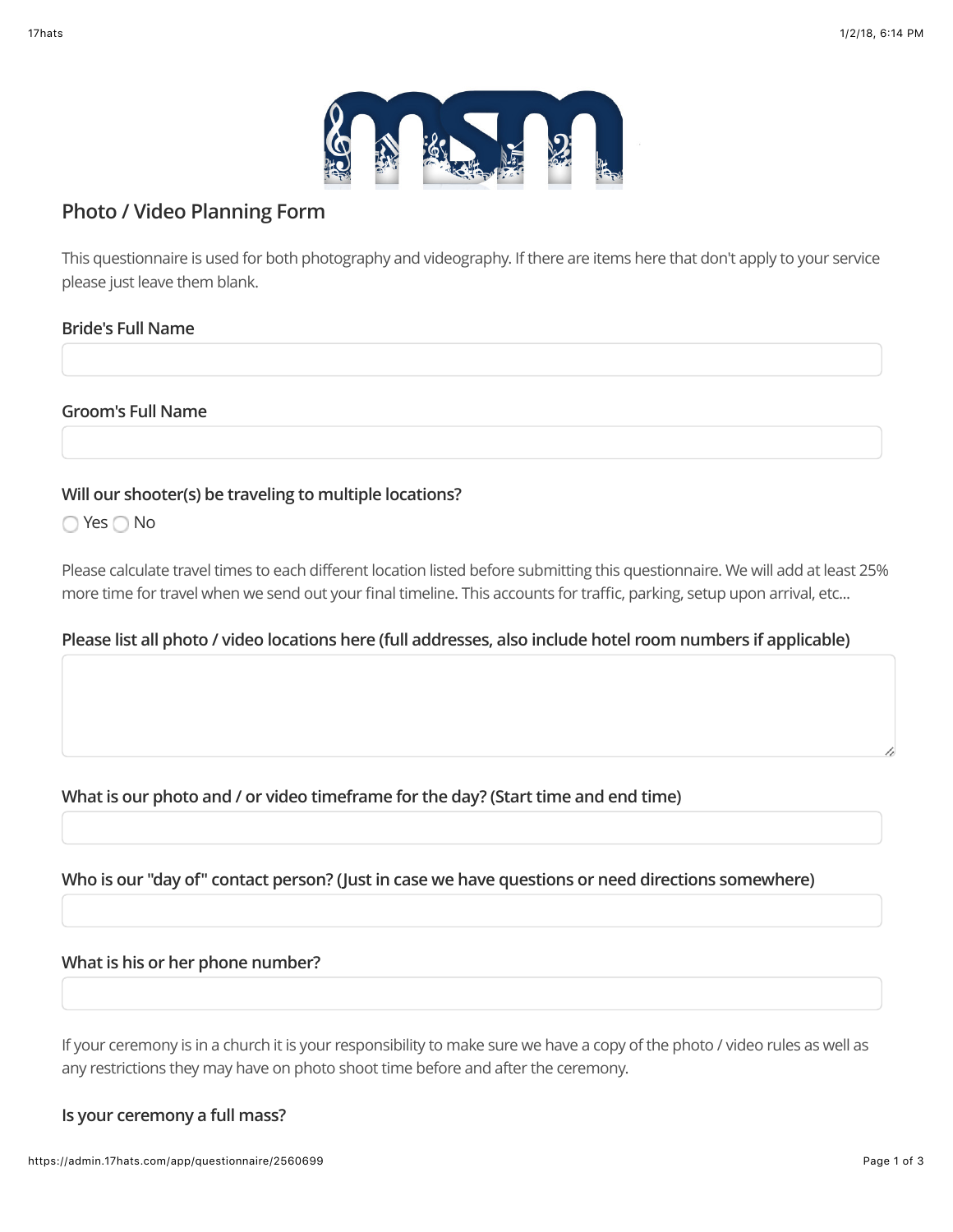# ◯ Yes ◯ No

**Is the kiss at the end of the ceremony or in the middle? (The Catholic Church just recently updated their format)**

#### **Are you giving flowers to your parents during the ceremony?**

**Will we be doing formal photos at the church following the ceremony ? Leave blank if your ceremony is not in**

#### **a church** (Optional)

◯ Yes ◯ No

**Is there a second line at all on this day? If so list exactly when.**

Please let us know as soon as possible if you will need to extend your coverage timeframe. Most of the time our clients are able to capture some of prep, photo shoot, ceremony, and most of their reception within 6 hours. If this is not enough time for what you want captured please let us know so we can add time to your contract. Your timeframe must be continuous. We cannot break your time into segments.

### **Photo / Video Coverage (select all that apply)**

- Getting Ready / Prep
- First Look
- □ Photo Shoot
- **□ Ceremony**
- **□** Reception
- □ Send Off / Exit

# **For each event selected above please list a start time here. For example Ceremony - 6:00pm**

If you are planning to have an exit at the end of your reception make sure to allow for at least 30 mins for this in your time allotment. This is the minimum amount of time it takes to setup, gather guests, and capture this moment. For example : if your photo timeframe ends at 11pm your last song should start no later than 10:25pm so we can start moving your guests in position.

Also, if you are planning a sparkler exit please don't forget to purchase SMOKELESS sparklers. If your sparklers are not